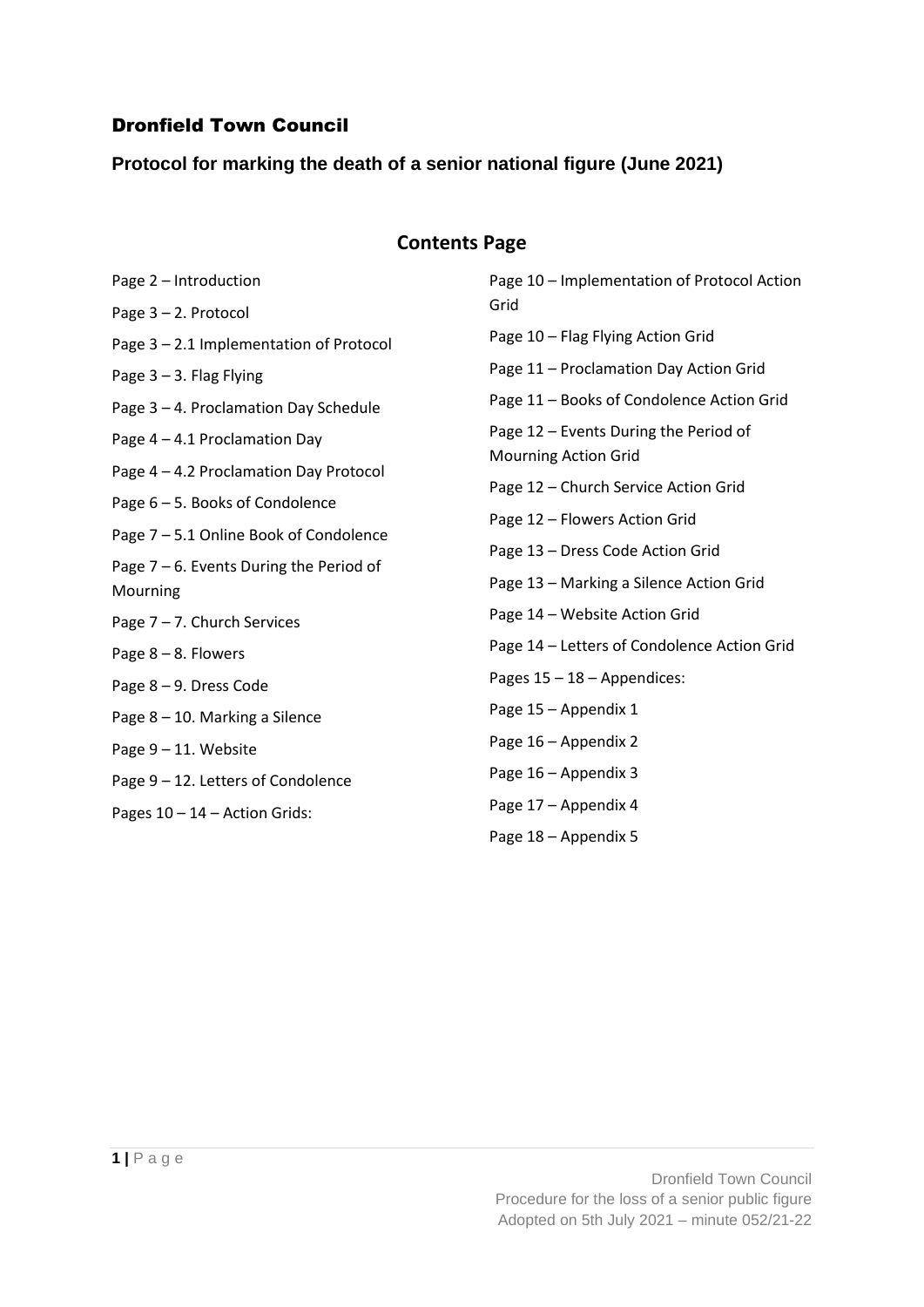# **1. INTRODUCTION**

These guidance notes have been produced from those issued by the National Association of Civic Officers (NACO). They set out the protocols to which local Councils should follow and observe on marking the death of a senior national figure and to be observed on the death of the Sovereign, which involves the greatest number of ceremonial elements.

From this template, it is possible to select elements that are appropriate when marking the death of, for instance, another member of the Royal Family, a Prime Minister or former Prime Minister, a serving Member of Parliament, a Mayor, Council Leader or other prominent person.

All parts of this protocol apply on the death of the Sovereign (and, of course, those sections around the Accession Proclamation arise only on the Monarch's death).

Beyond that, implementation of the Protocol is a matter to be decided locally.

This protocol offers guidance on how to mark a death. It is down to the Town Mayor and Town Clerk to decide for whom the protocol is implemented and to what extent.

Flying of flag at half-mast will always be appropriate. Other decisions, may be appropriate as well, such as whether:

- to fly other union flags with mourning cravat
- to read the Proclamation
- to insert mourning front page to website
- to cancel or reschedule meetings or events
- to have designated flower laying area
- to consider dress code
- to open a Book of Condolence, or whether
- to mark a silence (and how and where)

High Sheriffs have responsibility for reading the Proclamation within their counties and so questions about that aspect of the arrangements can be directed to your local High Sheriff or Under Sheriff. In many areas High Sheriffs are working closely with their Lord-Lieutenants and so your Lord-Lieutenant's office is another source of information.

It might also be appropriate to use elements from this guidance when responding to an incident which has led to a large number of deaths, for example: a train crash or terrorist attack.

It is important that plans include out-of-hours contact details for all those who will be called on to act. This plan will be reviewed quarterly to ensure that all the information remains relevant.

#### **Contact Details**

| <b>Town Clerk</b>                           | <b>Andrew Tristram</b>       | 07891 256205 |
|---------------------------------------------|------------------------------|--------------|
| <b>Assistant Town Clerk</b>                 | Jo Mitchell                  | 07702 280949 |
| <b>Outside Services Manager</b>             | Ronnie Dick                  | 07595 070894 |
| <b>Project &amp; Communications Officer</b> | Loran Stonehouse             | 07859 915723 |
| <b>Town Mayor</b>                           | <b>Cllr Richard Welton</b>   | 07770 780642 |
| Council Leader                              | <b>Cllr Angelique Foster</b> | 07815 682886 |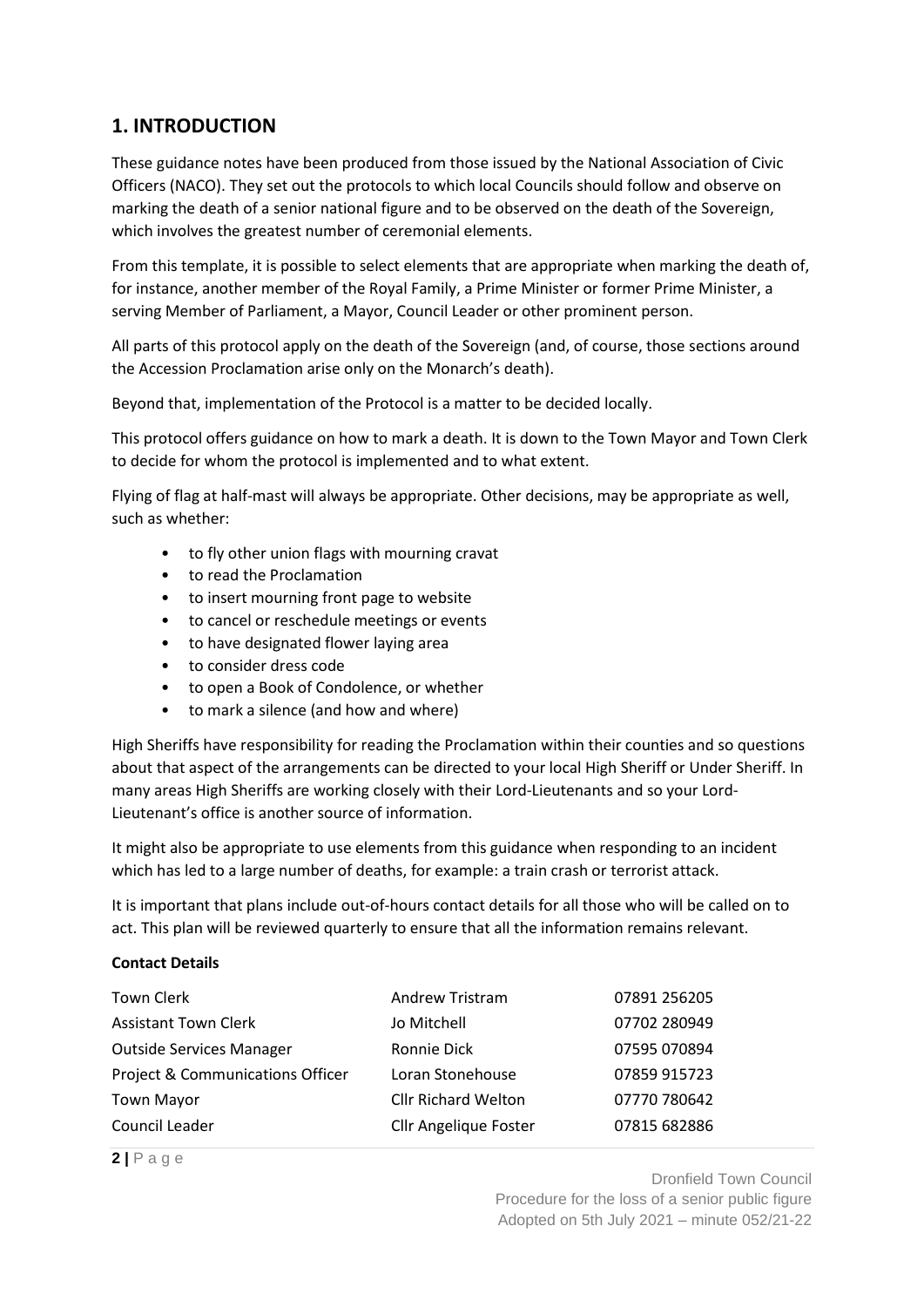# **2. PROTOCOL**

This protocol document had been drawn up to prepare the Town Council for the death of a senior national figure.

### **2.1 IMPLEMENTATION OF THE PROTOCOL**

### **See Action Grid 2.1**

Plans to mark a death should be implemented only when a formal announcement has been made. So, for instance, if news agencies are saying that "reports are coming in of the death of ..." it must be treated with caution. If possible, wait for a more definite announcement (perhaps along the lines that "it has been announced by Buckingham Palace / Downing Street that...")

This protocol for Dronfield Town Council identifies those who are authorised to implement the plans. For the Sovereign or another senior member of the Royal Family the decision will be delegated to the Town Clerk, in consultation with the Town Mayor (or their absence the Deputy Mayor). For other figures, there may need to be consultation at the time on the appropriate ways in which the death should be marked.

The day of the death of the Sovereign will be known as D-Day, then D+1, D+2 etc. through the ten days of national Mourning. The state funeral will be held on D+10, except if this date falls on a Sunday, when the funeral will be on D+11.

# **3. FLAG FLYING**

### **See Action Grid 3.**

On the formal announcement of death, the union flag at the Peel Centre will be lowered to half-mast until 0800hrs on the morning following the funeral.

Note: All flags will be flown from the mast-head from 1100hrs on Proclamation Day(D+1) to coincide with the reading of the Principal Proclamation, until 1630hrs the following day, (D+2).

# **4. PROCLAMATION DAY SCHEDULE**

In the case of the death of the Sovereign, the day following the death D+1 will be Proclamation Day, which is the day the new Sovereign is proclaimed.

D+1 - The Proclamation will be made at St James's Palace at 1100hrs (or 1400hrs if it is a Sunday). The Proclamation will then be 'cascaded'. At noon on Proclamation Day it will be read at the Royal Exchange in the City of London.

D+2 – At noon on D+2, it will be read: in Edinburgh by Lord Lyon King of Arms at Mercat Cross and at the drawbridge to Edinburgh Castle; in Cardiff by Wales Herald Extraordinary at Cardiff Castle and in Belfast by Norroy and Ulster King of Arms.

Once these Proclamations have been made it is appropriate for the Proclamation to be read at County, City, Borough and then at Parish level. High Sheriffs will read the Proclamation at County level along with Lord-Lieutenants. Most High Sheriffs are expected to make their readings at 1400hrs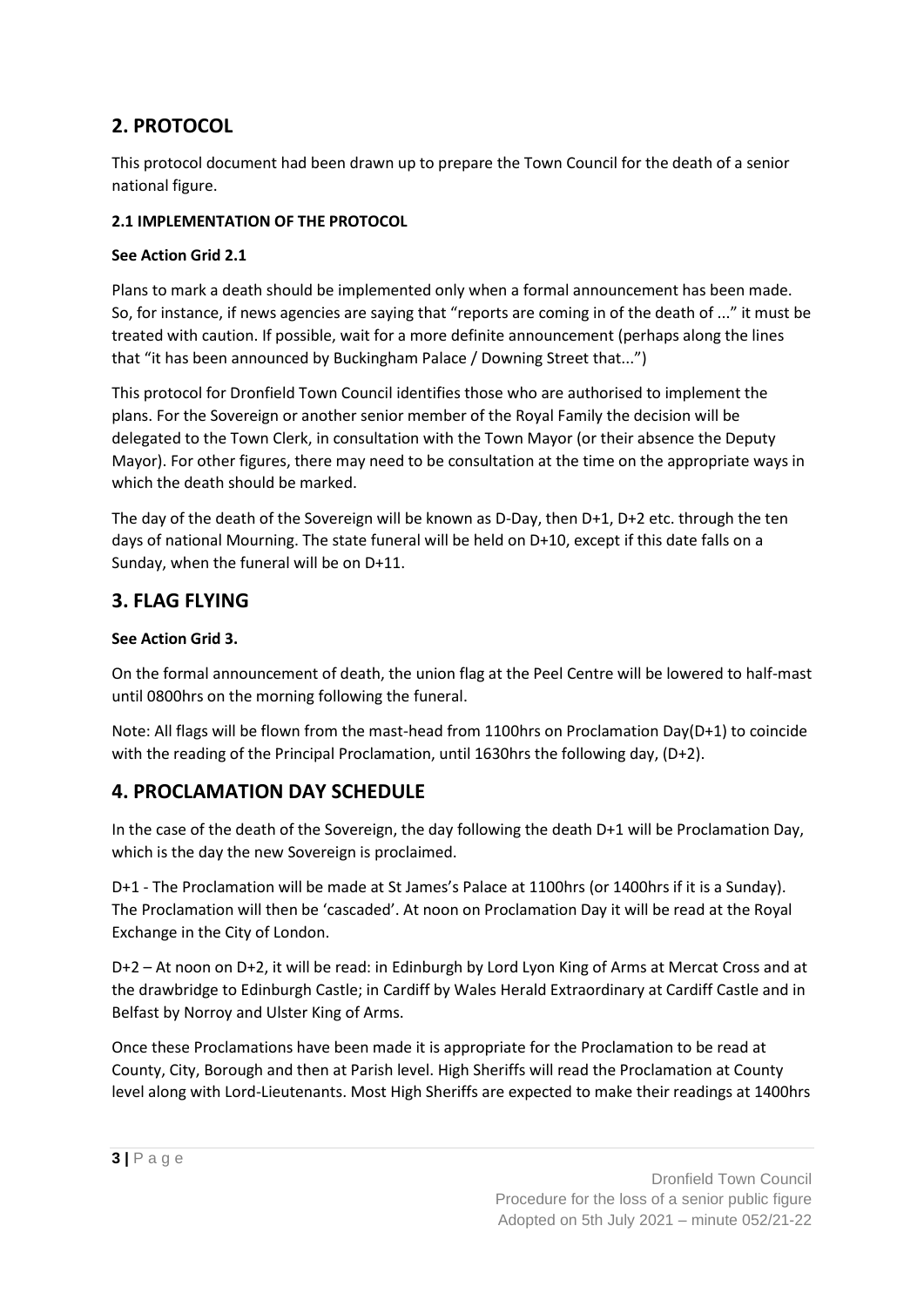### on D+2. It is suggested that local civic leaders should therefore make their readings at or after 1600hrs on D+2.

In all cases, following the county level Proclamation, where a local authority wishes to make the Proclamation, it is important that thought is given to following issues:

- Who will read the Proclamation? Town Mayor?
- Where is the location that the Proclamation will be read? Steps of the Library in the Manor Gardens?

• What are the arrangements that will be made to tell the public in advance of the reading of the Proclamation? Website, social media, noticeboards?

- Who will be invited to be present? See appendix 4
- Who will be in the platform party? Town Mayor, Leader of the Council, Leader of the District Council, local MP, Town Clerk?

### **4.1 PROCLAMATION DAY**

### **See Action Grid 4.2**

On Proclamation Day flags will, at the start of the day, be flying at half-mast.

All flags will then be flown from the mast-head from 1100hrs on Proclamation Day(D+1) to coincide with the reading of the Principal Proclamation, until 1630hrs the following day, (D+2). This is due to the official schedule of the Proclamation (see below for more details), it will be read in London on Proclamation Day (D+1), then read at noon in Belfast, Edinburgh and Cardiff on the day following Proclamation Day(D+2). Once those Proclamations have been made at 1400 hrs on D+2, High Sheriffs will then read the Proclamation at County level and Lord-Lieutenants will be alongside them. Following which, the Proclamation will be read from Dronfield Civic Hall at 1600hrs on D+2.

The Proclamation will be read by High Sheriff or Deputy Lord Lieutenant; if they are unavailable the Town Mayor or Town Clerk will be responsible for reading the Proclamation. It will be read from the steps of the Library. Following the reading of the Proclamation on D+2, the Mayor of Dronfield will lay a bouquet of flowers.

The arrangements that will be made to tell the public in advance of the reading of the Proclamation, will be through the website, social media pages and noticeboards.

The proclamation party for Dronfield Town Council will be: High Sheriff or Deputy Lord-Lieutenants, Town Mayor, Leader of the Town Council, Leader of District Council and the Town Clerk.

Those who will be invited are detailed in appendix 4.

The wording of the Proclamation to be read out will be easily available from the Buckingham Palace website (www.royal.gov.uk) and the Privy Council website (www.privy-council.org.uk). The High Sheriff will also have a copy of the Proclamation.

### **4.2 PROCLAMATION DAY PROTOCOL**

The NACO guidance has now been reviewed. The key points arising from the review are: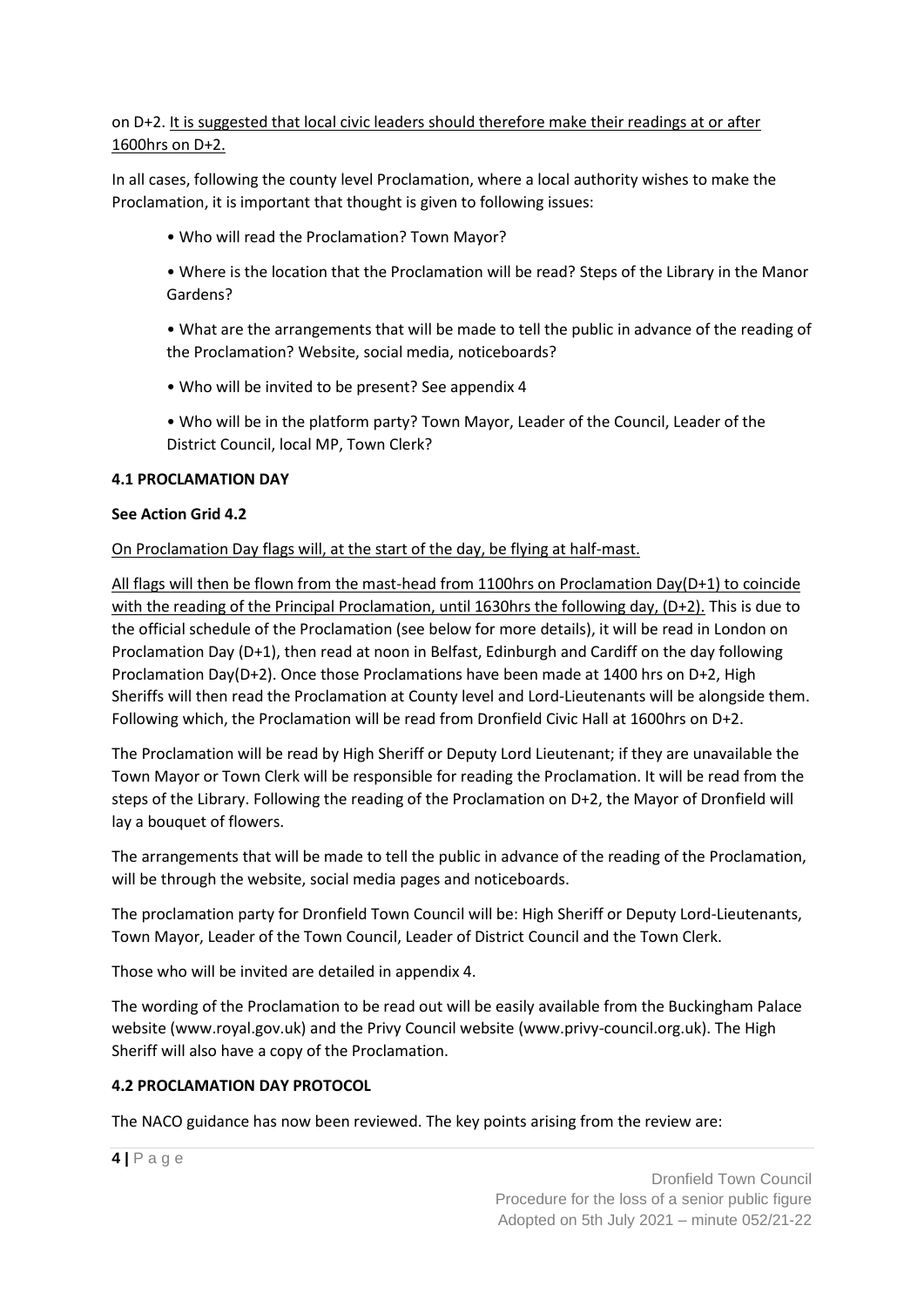### Flag Timings:

Having flown at half-mast since the announcement of the death of the Sovereign, all flags will be raised to full-mast at 1100hrs on D+1 (the day after death), when the Proclamation is read at St James's Palace in London. They will continue to fly at full-mast until 1300hrs on D+2 to allow for the Accession Proclamation to be read out in Belfast, Cardiff and Edinburgh. These times are fixed as part of the National plan for mourning and should not be interpreted locally. It is important that all flags are raised to full-mast at 1100hrs on D+1 and are returned to half-mast following the Dronfield Proclamation reading on D+2.

### Reading of the Proclamation:

There is benefit in coordinating the reading of the Proclamation on D+2 after it has been read in Belfast, Cardiff and Edinburgh. The High Sheriff's Association is encouraging its members to agree that High Sheriffs will read the Proclamation at 1400hrs on D+2. In some areas Mayors are being invited to be present at that reading so that they can then return to their areas and read the Proclamation within their own communities. It is strongly recommended that Mayors, Chairs and Chairmen of Councils should therefore aim to read the Proclamation from 1600hrs onwards. It is recognised that in some large rural areas, it will not be possible for a civic leader present at the County reading by the High Sheriff to return that swiftly and that is why that degree of flexibility has been included in the timings.

### Form of Words:

The wording of the Accession Proclamation will be on the Buckingham Palace website and the Privy Council website soon after it has been read at St James's Palace on D+1, and that is probably the easiest way to get a copy for reading on D+2.

Suggested Words for the Ceremony:

For the Mayor, Deputy Mayor or Town Clerk:

"We come together this afternoon following the passing of our late Sovereign, Queen Elizabeth the Second. Our sadness at this time is shared by people across the globe, as we remember with affection and gratitude the lifetime of service given by our longest service Monarch. But the basis on which our Monarchy is built has ensured that through the centuries the Crown has passed in an unbroken line of succession. Today's ceremony marks the formal Proclamation to the people of Dronfield and the beginning of our new King's reign.

Yesterday, the Accession Council met at St James's Palace to proclaim our new Sovereign. The flags which had flown at half-mast since The Queen's death are raised briefly to their full height to mark the start of His Majesty's rein. The Accession Council also made an order requiring High Sheriffs to cause the Proclamation to be read in the areas of their jurisdiction. It was that task which the High Sheriff of the County of Derbyshire discharged earlier this afternoon and with my humble duty I now call on [Name] to read the Proclamation to the people of Dronfield. Ladies and Gentlemen, the Proclamation of the Accession."

### READS THE PROCLAMATION

At the end of the Proclamation, the Mayor will say "God Save the King."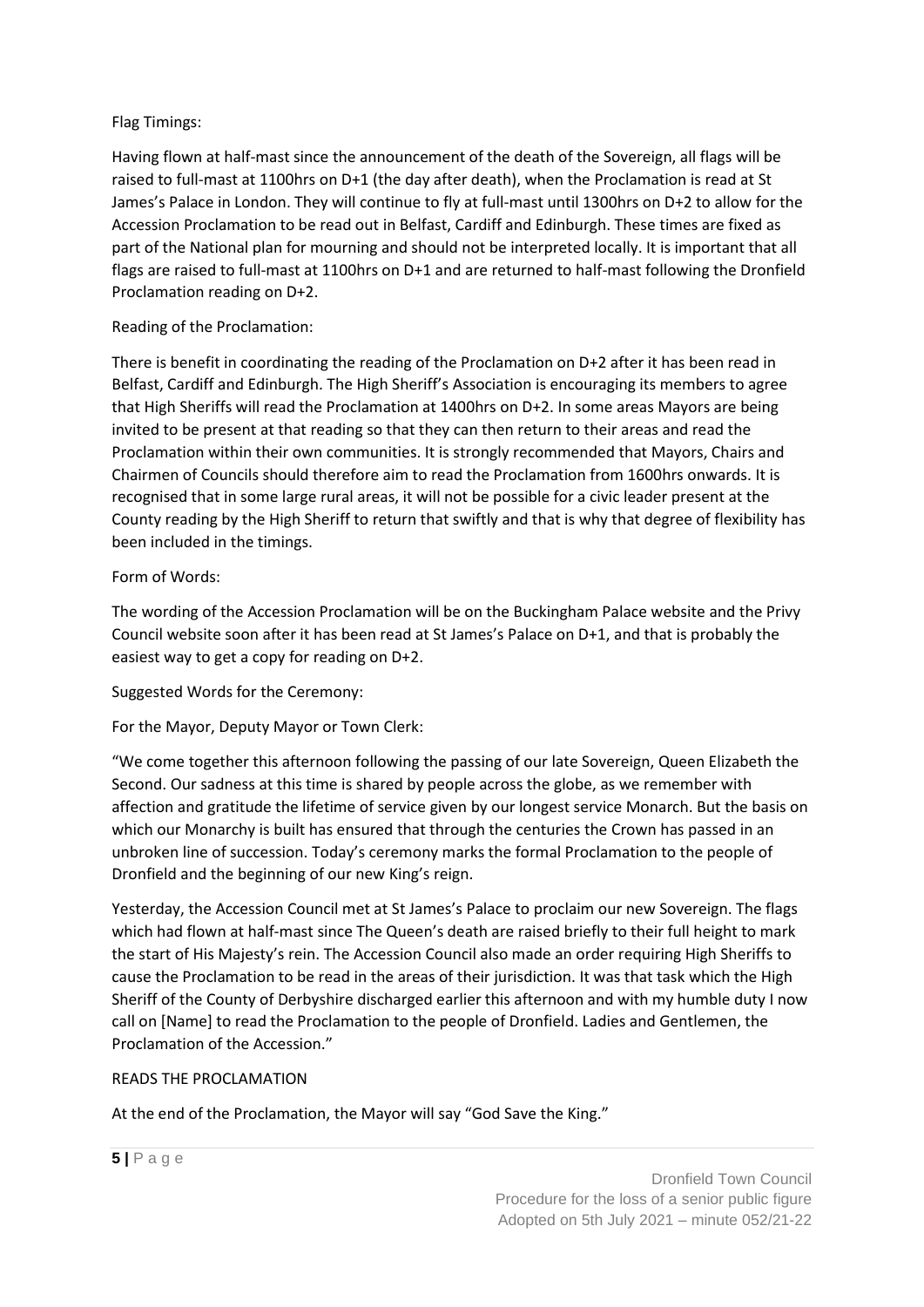Official guests will repeat "God Save the King."

All present join in saying "God Save the King."

The band (if there is one present) will play one verse of the National Anthem.

Finally, the Mayor will call for three cheers for His Majesty the King. Dispersal.

## **5. BOOKS OF CONDOLENCE**

#### **See Action Grid 5.**

Books of Condolence will be opened on the first working day after the day of death D+1. The Main Hall in the Civic Hall will be used to house the condolence books.

A table with suitable cloth will be set up, along with a portrait of the deceased and a small arrangement of flowers.

At the Civic Hall we will have one A4 loose-leaf version. These A4 loose-leaf versions will be collated and bound.

The book will be placed in an easily accessible location, though it is important the place is quiet enough to enable those signing the books a moment of privacy and quiet reflection.

Books will be placed on a good-sized table, covered with a suitable cloth, a chair and a supply of pens, along with a suitable framed photograph on the table.

A good supply of paper with a black border and wide left-hand margin, hole-punched to fit in a loose-leaf binder will be provided and kept well stocked. A loose-leaf folder offers an opportunity to act if the book is defaced or offensive comments included.

Pages including any questionable comments should be quietly removed until such time as a decision can be taken by the Town Mayor, Town Clerk, Deputy Mayor and Assistant Town Clerk on whether they should be permanently excluded.

The Town Mayor may wish to agree a form of words for a message, expressing sorrow at the news of the death. This may be the form of words included in a press release, Twitter or Facebook message or on the home page of the website.

Dependant on local circumstances it is suggested that Books of Condolence should be closed at the end of the day following the day of the funeral (i.e. if the funeral falls on a Thursday, Books should close at 1700hrs on the Friday). Books of Condolence are essentially a local record of the sentiments expressed by local people on the death of a national figure. As such, they should form part of the Dronfield Town Council's archive, so that future generations are able easily to gain access to them and find out the way in which national events were marked in the area.

It is simply not feasible for every book from all sad occasions to form part of the Royal Archives. However, in a letter of condolence from the Town Mayor, reference should be made to the Book of Condolence and its existence in the local archives. The letter will then be stored in the Royal Archives and act as an effective cross reference.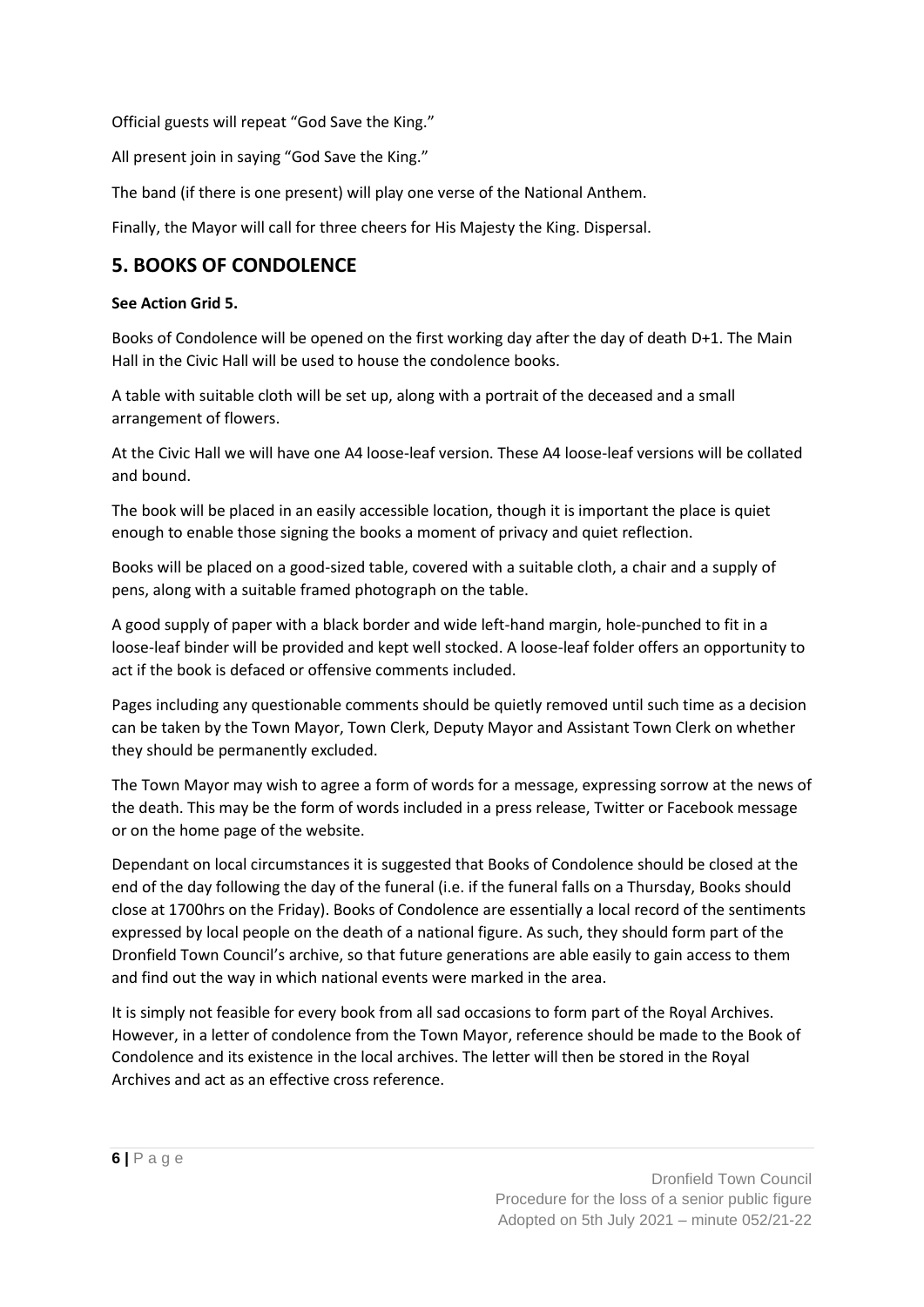### **5.1 ONLINE BOOK OF CONDOLENCE**

#### **See Action Grid 5**

Dronfield Town Council will not be accepting online submissions for the Book of Condolence however a link will be provided to the Buckingham Palace e-Book of Condolence on the website: www.royal.gov.uk

## **6. EVENTS DURING THE PERIOD OF MOURNING**

#### **See Action Grid 6.**

From the day of the death (D Day) until the day after the funeral (D+10), careful thought will be given to the types of events and activities which the Town Mayor should host or attend.

Scheduled Town Council meeting will be reviewed for postponement or rescheduling. Also, any Civic Lunches, dinners, receptions and so forth, may not fit with the mood of the nation and as a mark of respect may need to be cancelled or postponed. This is a local decision and one which need to be reached with great sensitivity.

### **7. CHURCH SERVICES**

#### **See Action Grid 7.**

A church service will be organised in coordination with Churches Together in Dronfield on the eve of the Funeral with the Town Mayor, members of the Council and residents to join together in an act of remembrance.

### **8. FLOWERS**

### **See Action Grid 8**.

A designated area will be allocated as a place for residents and visitors to lay flowers during the period of mourning. Should residents wish to lay flowers during this time, they may do so in the Manor Gardens in front of the Library. It is important to note that all of the plastic wrap should be removed before laying them.

At the end of the mourning period, at 9am the day following the funeral, there will be a ceremonial removal of the flowers. All flowers will then be taken away to be composted, with the compost a tree will be planted in the Town, in memory of the Sovereign. On the ceremonial removal of the flowers, the first bouquet will be collected by the Mayor of Dronfield, following this other people will be invited to assist with the collection.

# **9. DRESS CODE**

### **See Action Grid 9.**

A view will be taken locally on what is the correct dress in the event of the death of a senior national figure. Whilst flags are at half-mast, it will be appropriate for black ties, badges, ribbons and arms bands to be worn by Council members and senior officers. Please note; the black arm bands are for Members of Council and staff. An adequate supply of these items will be available from the Town Clerk's Office.

**7 |** P a g e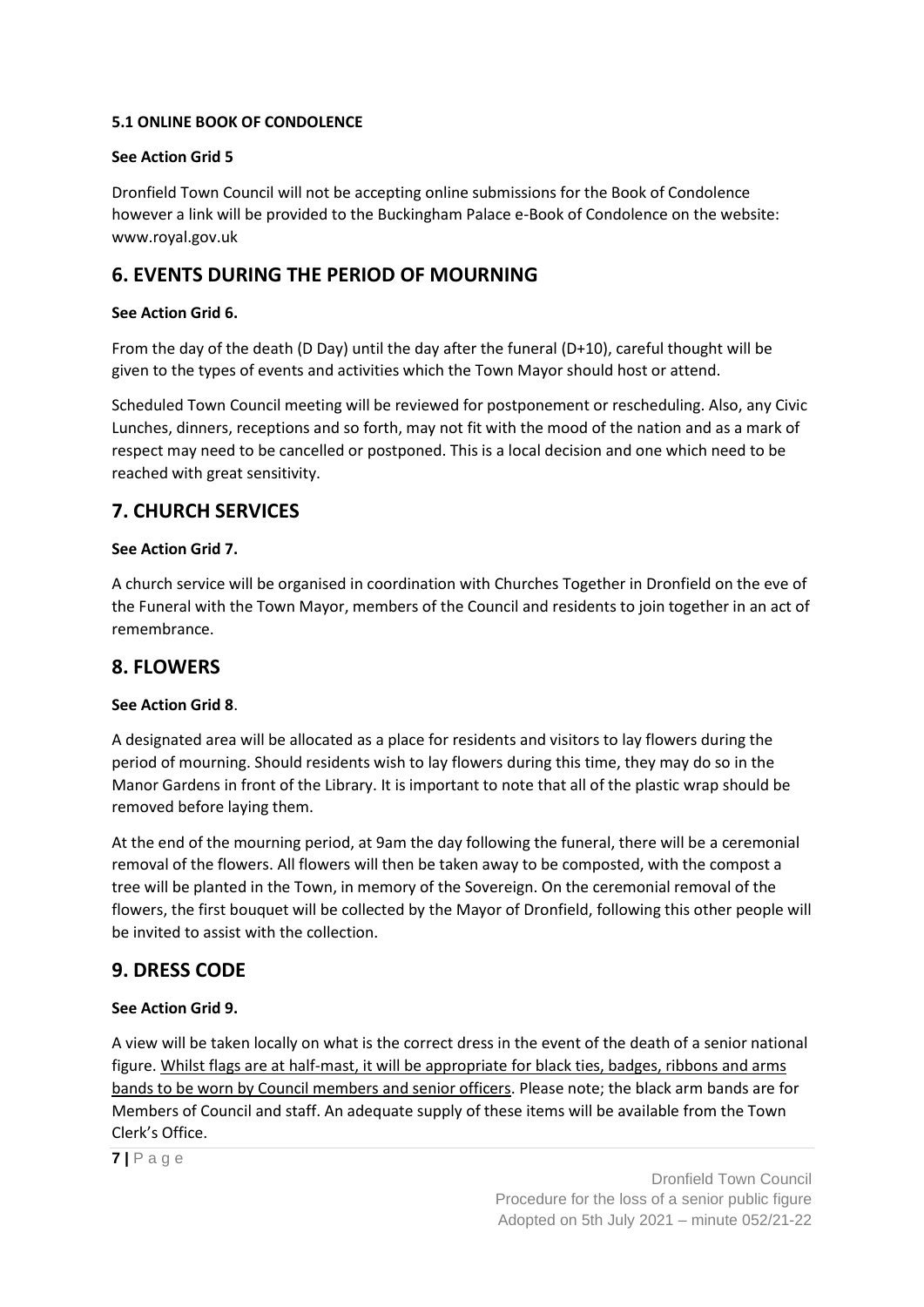On all occasions of public mourning, the shaft of the mace will have a black ribbon tied around it. This should apply both when the mace is in use and when it is on display.

During the public mourning period when the Chain of Office is worn. A small black bag or purse will fit over the jewel, so that only the chain is seen.

# **10. MARKING A SILENCE**

### **See Action Grid 10.**

On the death of the Sovereign there will be a two-minute silence at 1100hrs on the day of the funeral (D+10). Which will be a public holiday (unless D+10 is a Saturday).

It may be that silence will be kept for other member of the Royal Family, perhaps on the day of the funeral as part of the funeral service. However, action on a silence for members of the Royal Family other than the Sovereign should await an announcement from Buckingham Palace.

Town Mayors' may wish to lead the silence in an appropriate public place and thought needs to be given as to where that might be, who will be present and how the beginning and end of the silence will be marked (perhaps the firing of a maroon, a drum roll, bugle call or similar). It should also be established in the protocol how this information will be made public. The list of suggested guests is detailed in appendix 4 and the information will be made public through our website and social media pages.

In Dronfield, the Mayor of Dronfield will lead the silence from the steps of the Library. Or in their absence the Deputy Mayor.

# **11. WEBSITE**

### **See Action Grid 11.**

After the official announcement from Buckingham Palace, Dronfield Town Council will activate a website holding page with a black background featuring: a photograph of the deceased, the year of birth to the year of death, and links to the following information: Council Services, Condolence Books, Church Services, Flowers and Flying of Flags. The holding page can be closed, for visitors to then access the main homepage. Each of the links will lead to a website page with the relevant information. The website mourning page will be drafted with all the correct information but remain unpublished. The page will be activated as soon as an official announcement is made.

# **12. LETTERS OF CONDOLENCE**

### **See Action Grid 12.**

It is usual, in the case of the death of a member of the Royal Family, for letters to be sent to the Private Secretary of the deceased, asking that condolences be passed to the next of kin and other members of the Royal Family. Except in the case of the Sovereign's death, in which case they should be sent to the new Sovereign's Private Secretary asking that condolences be passed to the new Sovereign. In each case, other than exceptional local circumstances, one letter of condolence only should be sent.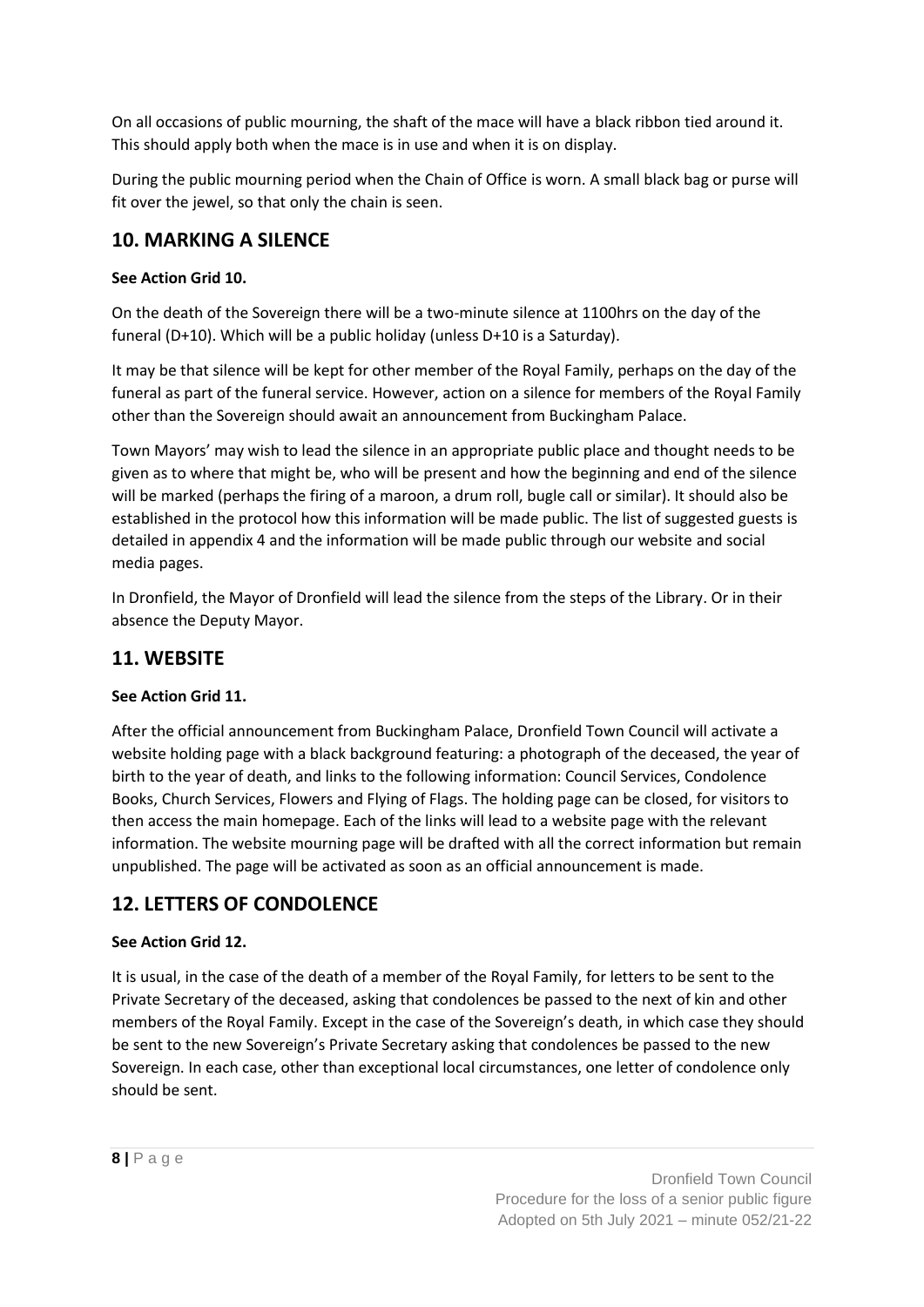# **ACTION GRIDS**

### **2.1 IMPLEMENTATION OF PROTOCOL**

| <b>Action Required</b>          | Implemented By               | <b>Other Notes</b> |
|---------------------------------|------------------------------|--------------------|
| <b>Dronfield Town Council's</b> | Implementation will be       |                    |
| mourning protocol will be       | authorised by the Town Clerk |                    |
| implemented on the formal       | or in his absence by the     |                    |
| announcement of the death of    | Assistant Town Clerk.        |                    |
| any one of those persons        |                              |                    |
| named in appendix 1.            |                              |                    |

### **3. FLAG FLYING**

| <b>Action Required</b>                                                                                                                                                                                                                                                                                           | Implemented By                                                                                             | <b>Other Notes</b>                                                                                                                                                                                                                                                                                    |
|------------------------------------------------------------------------------------------------------------------------------------------------------------------------------------------------------------------------------------------------------------------------------------------------------------------|------------------------------------------------------------------------------------------------------------|-------------------------------------------------------------------------------------------------------------------------------------------------------------------------------------------------------------------------------------------------------------------------------------------------------|
| Immediately at the request of<br>the Town Clerk or Assistant<br>Town Clerk, flags will be<br>lowered to half-mast.                                                                                                                                                                                               | Outside Services Manager at<br>the Peel Centre.                                                            | An appendix to this protocol<br>sets out the correct procedure<br>for flying a flag at half-mast.<br>Note: If the death falls on St.<br>George's Day or the period of<br>mourning includes St. George's<br>Day, the flag of the Patron<br>Saint should be replaced by<br>the Union Flag at half-mast. |
| Applicable only following the<br>death of the Sovereign: On<br>Proclamation Day (D+1) (the<br>day following the death of the<br>Sovereign, when the new<br>Sovereign is proclaimed) flags<br>will - at 11.00am - be raised to<br>full mast and flown throughout<br>the day at full mast until<br>16:30pm on D+2. | Outside Services Manager at<br>the Peel Centre, on the day<br>following the death of the<br>Sovereign D+1. |                                                                                                                                                                                                                                                                                                       |

### **4. 1 PROCLAMATION DAY**

| <b>Action Required</b>          | Implemented By                  | <b>Other Notes</b> |
|---------------------------------|---------------------------------|--------------------|
| In Dronfield the Proclamation   | Assistant Town Clerk with the   |                    |
| will be read as follows: By the | Caretakers and Outside          |                    |
| Mayor at 1600hrs on the day     | Services team to arrange        |                    |
| following Proclamation Day      | access and setting up of public |                    |
| from the steps of the Library.  | address system.                 |                    |
|                                 |                                 |                    |
| All those listed in appendix 4  | Notification of the reading of  |                    |
| to be invited to be present.    | the Proclamation to be given    |                    |
| Councillors to be in dark       |                                 |                    |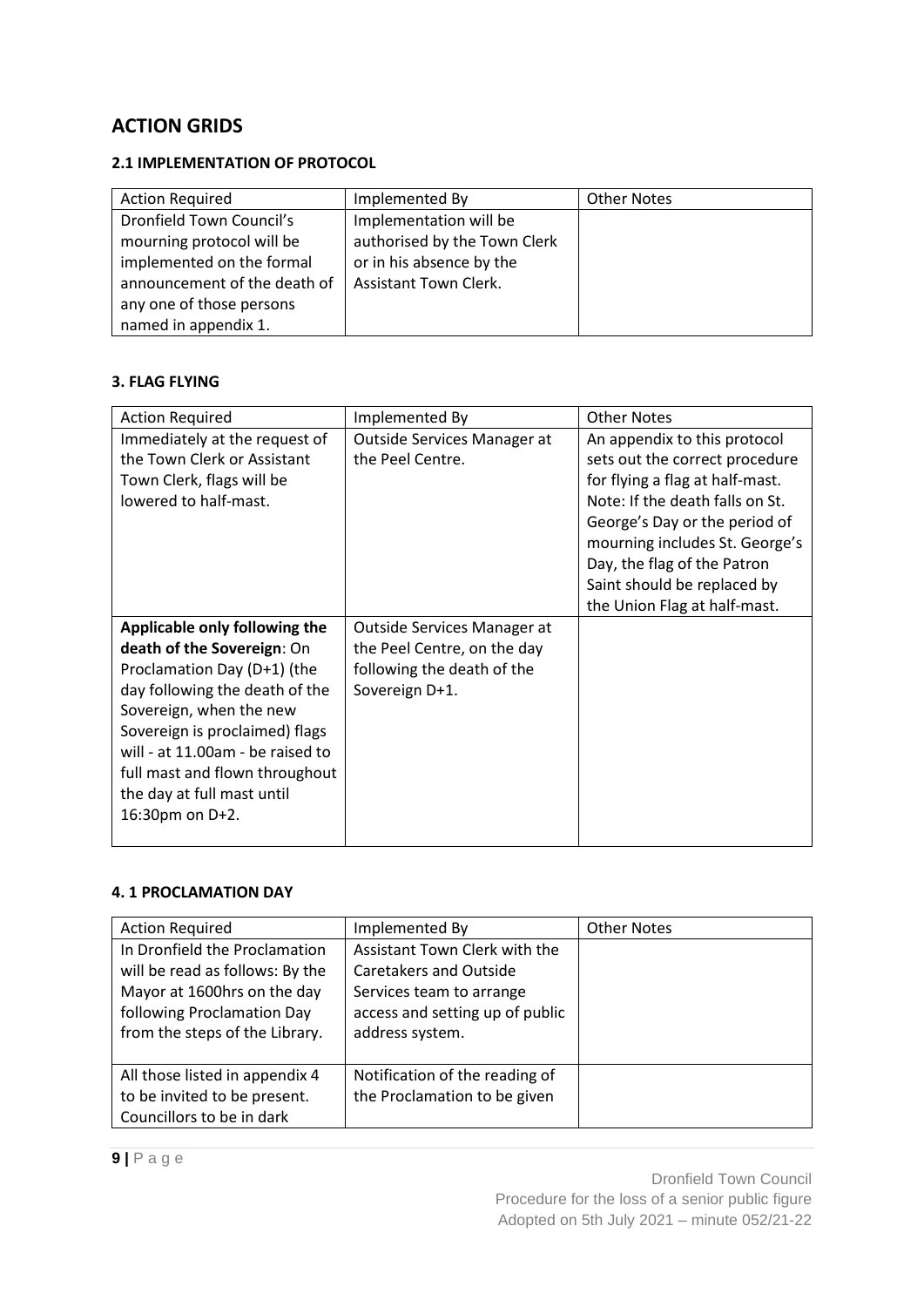| lounge suit / jacket and<br>trousers. Black tie and arm<br>bands are available. | by the Assistant Town Clerk to<br>those identified in appendix 4.                                                     |  |
|---------------------------------------------------------------------------------|-----------------------------------------------------------------------------------------------------------------------|--|
| Reading of the Proclamation to<br>be publicised.                                | <b>Assistant Town Clerk &amp; Project</b><br>and Communications Officer<br>to ensure that the public are<br>informed. |  |

### **5. BOOKS OF CONDOLENCE**

| <b>Action Required</b>         | Implemented By              | <b>Other Notes</b>             |
|--------------------------------|-----------------------------|--------------------------------|
| On the day following the       | Assistant Town Clerk, under | Assistant Town Clerk to ensure |
| announcement of the death of   | the guidance of the Town    | there is adequate paper        |
| the Sovereign, The Prince of   | Clerk.                      | available in the book. Pages   |
| Wales or The Duchess of        |                             | that have been defaced or      |
| Cornwall, a Book of            |                             | include offensive or other     |
| Condolence will be opened at   |                             | questionable comments          |
| the Civic Hall in Dronfield.   |                             | should be quietly removed      |
| Consideration will be given at |                             | until such time as a decision  |
| the time of each death on      |                             | can be taken at senior level   |
| whether Books of Condolence    |                             | (Town Clerk) on whether they   |
| should be opened for other     |                             | should be permanently          |
| members of the Royal Family.   |                             | excluded.                      |
|                                |                             |                                |

### **6. EVENTS DURING THE PERIOD OF MOURNING**

| <b>Action Required</b>                                                                                                                                                              | Implemented By                                                     | <b>Other Notes</b> |
|-------------------------------------------------------------------------------------------------------------------------------------------------------------------------------------|--------------------------------------------------------------------|--------------------|
| To review the programme of<br>engagements undertaken by<br>the Town Mayor to ensure it is<br>appropriate in a time of<br>national mourning and that it<br>sits comfortably with the | The Town Mayor in discussion<br>with the Town Clerk and<br>others. |                    |
| national mood.                                                                                                                                                                      |                                                                    |                    |

### **7. CHURCH SERVICES**

| <b>Action Required</b>           | Implemented By              | <b>Other Notes</b> |
|----------------------------------|-----------------------------|--------------------|
| As soon as is practical, contact | <b>Assistant Town Clerk</b> |                    |
| the local Church to organise a   |                             |                    |
| service of remembrance on        |                             |                    |
| the eve of the funeral.          |                             |                    |
|                                  |                             |                    |

### **8. FLOWERS**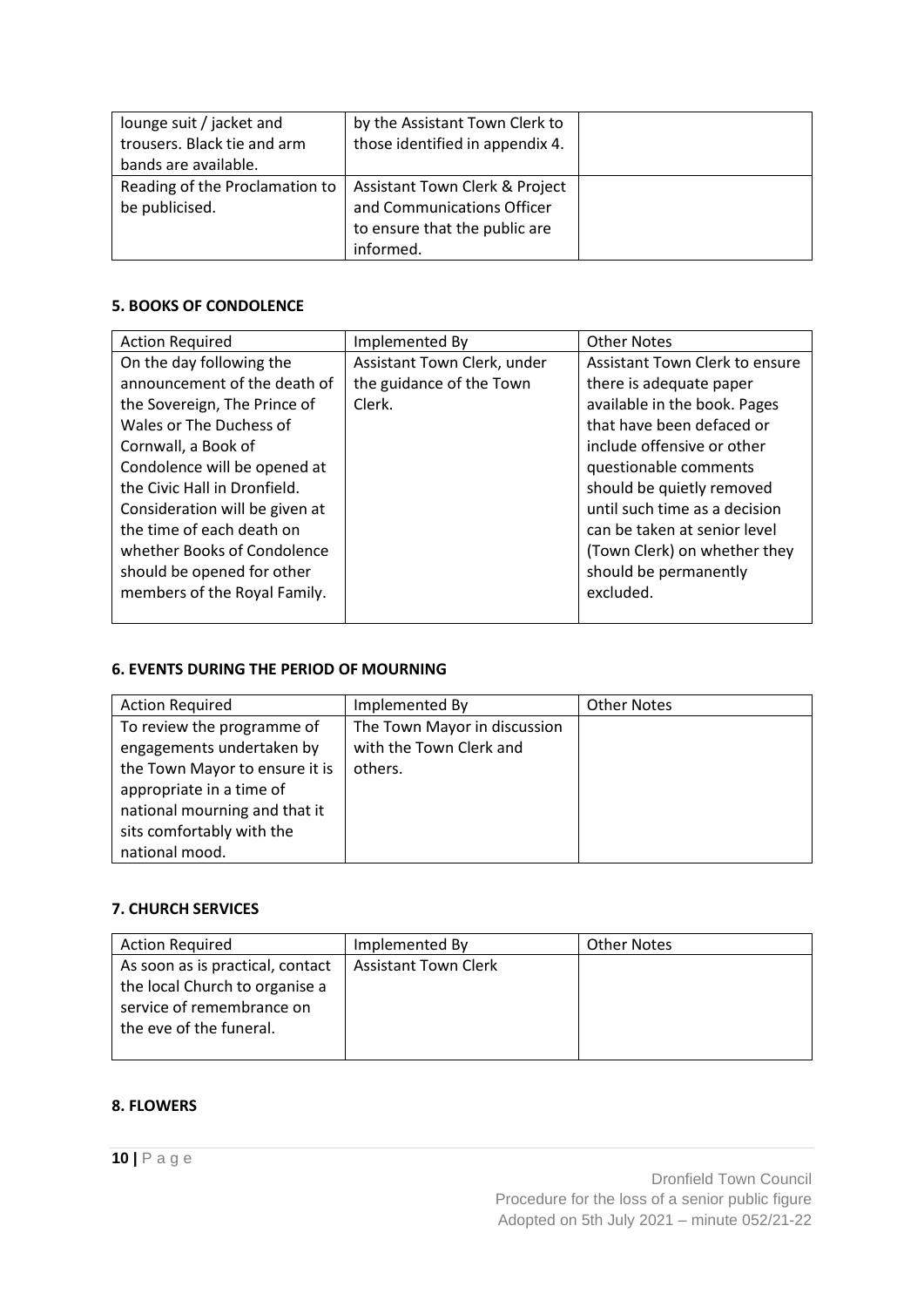| <b>Action Required</b>          | Implemented By                | <b>Other Notes</b>           |
|---------------------------------|-------------------------------|------------------------------|
| Allocate a designated area for  | Town Clerk and Assistant Town | Ensure there is enough space |
| residents to lay flowers during | Clerk.                        | for the flowers, without     |
| the period of mourning.         |                               | impeding any access routes.  |
| Dronfield Town Council have     |                               |                              |
| allocated the Manor Gardens     |                               |                              |
| in front of the Library.        |                               |                              |

### **9. DRESS CODE**

| <b>Action Required</b>                                                                                                                                                                                                                            | Implemented By                                                                         | <b>Other Notes</b>                                                                                                                                                                                                                                                     |
|---------------------------------------------------------------------------------------------------------------------------------------------------------------------------------------------------------------------------------------------------|----------------------------------------------------------------------------------------|------------------------------------------------------------------------------------------------------------------------------------------------------------------------------------------------------------------------------------------------------------------------|
| A stock of black ties, ribbons,<br>badges and black arm bands<br>will be held in and available<br>from the Mayor's Office for<br>use by Councillors and senior<br>officers attending on<br>Councillors following the death<br>of a senior figure. | The stock to be issued and<br>maintained in good order by<br>the Assistant Town Clerk. | At the time of the annual<br>review of this protocol<br>consideration will be given to<br>the number of items in stock,<br>their condition and the need<br>for cleaning, repair or<br>replacement. A list of suppliers<br>for these items is set out in<br>appendix 5. |
| From the day of death until<br>and including the day of the<br>funeral of the Sovereign, the<br>mace will have a black ribbon<br>tied in a bow around the shaft.                                                                                  | The Town Clerk.                                                                        | The black ribbon for the mace<br>and the black neck ribbons to<br>be held with the black ties, and<br>arm bands in the Town Clerk's<br>Office.                                                                                                                         |

### **10. MARKING A SILENCE**

| <b>Action Required</b>                                                                                                                              | Implemented By                      | <b>Other Notes</b>                                                                                                                         |
|-----------------------------------------------------------------------------------------------------------------------------------------------------|-------------------------------------|--------------------------------------------------------------------------------------------------------------------------------------------|
| Where the death of a senior<br>member of the Royal Family is<br>to be marked by a silence, an<br>announcement will be made<br>by Buckingham Palace. | Town Clerk/Assistant Town<br>Clerk. | Consideration will be given at<br>the time of each death on<br>whether a Silence will be kept<br>for other members of the<br>Royal Family. |
| In Dronfield, when silence is to<br>be kept, the Town Mayor will<br>lead a public silence on the<br>steps of the Library.                           | Town Mayor.                         |                                                                                                                                            |
| All those listed in appendix 4<br>to be invited to be present.                                                                                      | <b>Assistant Town Clerk.</b>        | Councillors to be in dark<br>lounge suit, jacket and<br>trousers. Black ties, badges<br>ribbons and arm bands to be<br>available.          |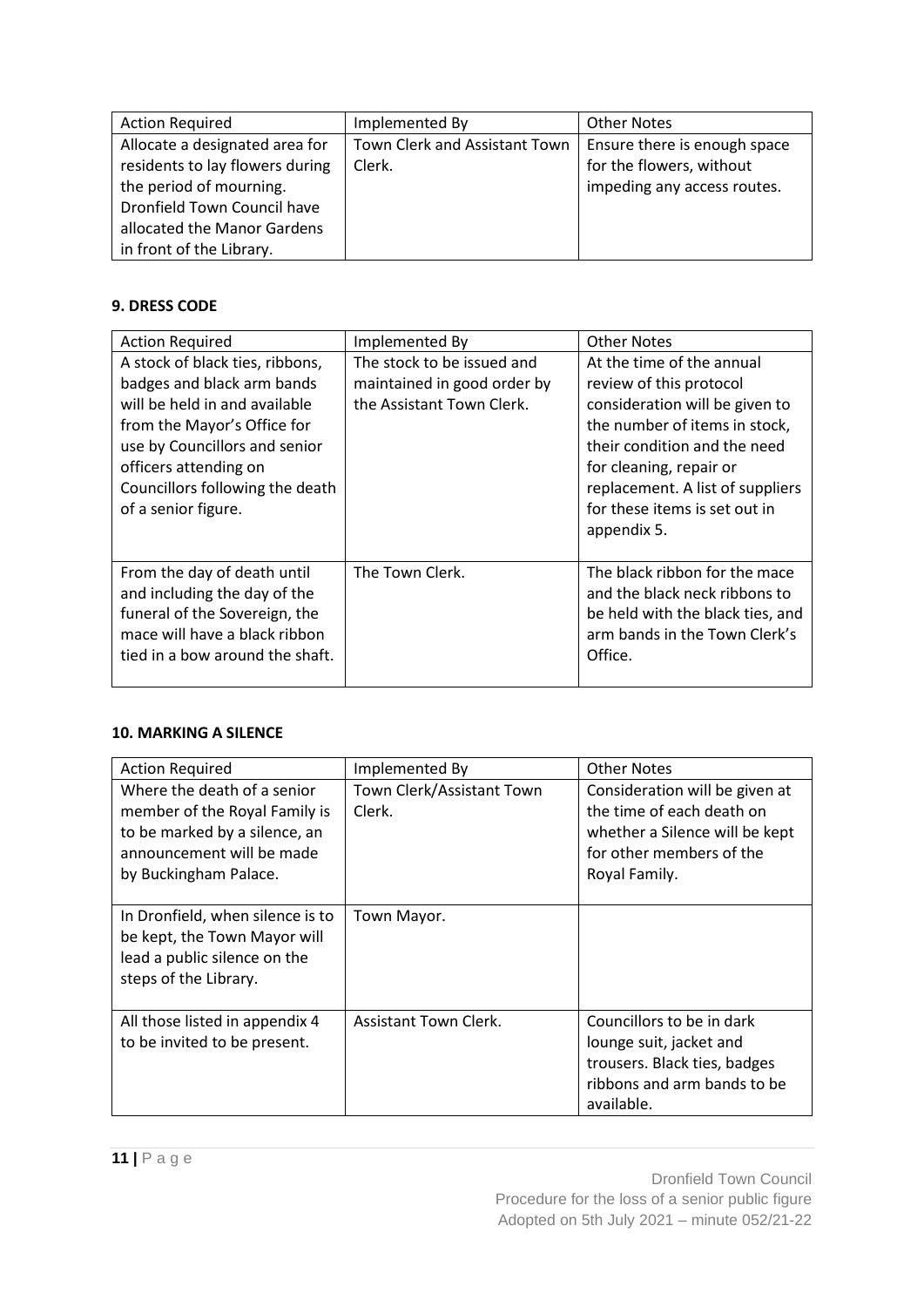| The Public Observing of the | Assistant Town Clerk/Project & |
|-----------------------------|--------------------------------|
| Silence to be publicised.   | Communications Officer.        |
|                             |                                |

#### **11. WEBSITE**

| <b>Action Required</b>                                                                                                                      | Implemented By                                                  | <b>Other Notes</b>                                                                                                                                                                                                                                                            |
|---------------------------------------------------------------------------------------------------------------------------------------------|-----------------------------------------------------------------|-------------------------------------------------------------------------------------------------------------------------------------------------------------------------------------------------------------------------------------------------------------------------------|
| Contact the website provider<br>to design an appropriate hold<br>page.                                                                      | Assistant Town Clerk/Project &<br><b>Communications Officer</b> | The hold page will have a black<br>background featuring: a<br>photograph of the deceased,<br>the year of birth to the year of<br>death, and links to the<br>following information: Council<br>Services, Condolence Books,<br>Church Services, Flowers and<br>Flying of Flags. |
| The information for the<br>Condolence Books, Church<br>Services and Flying of the Flags<br>to be drafted for the content<br>of the website. | Assistant Town Clerk/Project &<br><b>Communications Officer</b> |                                                                                                                                                                                                                                                                               |

### **12. LETTERS OF CONDOLENCE**

| <b>Action Required</b>            | Implemented By | <b>Other Notes</b> |
|-----------------------------------|----------------|--------------------|
| As soon as is practical, a letter | The Town Clerk |                    |
| of condolence will be drafted     |                |                    |
| and circulated to the Town        |                |                    |
| Mayor and the Town Clerk          |                |                    |
| before dispatch.                  |                |                    |
|                                   |                |                    |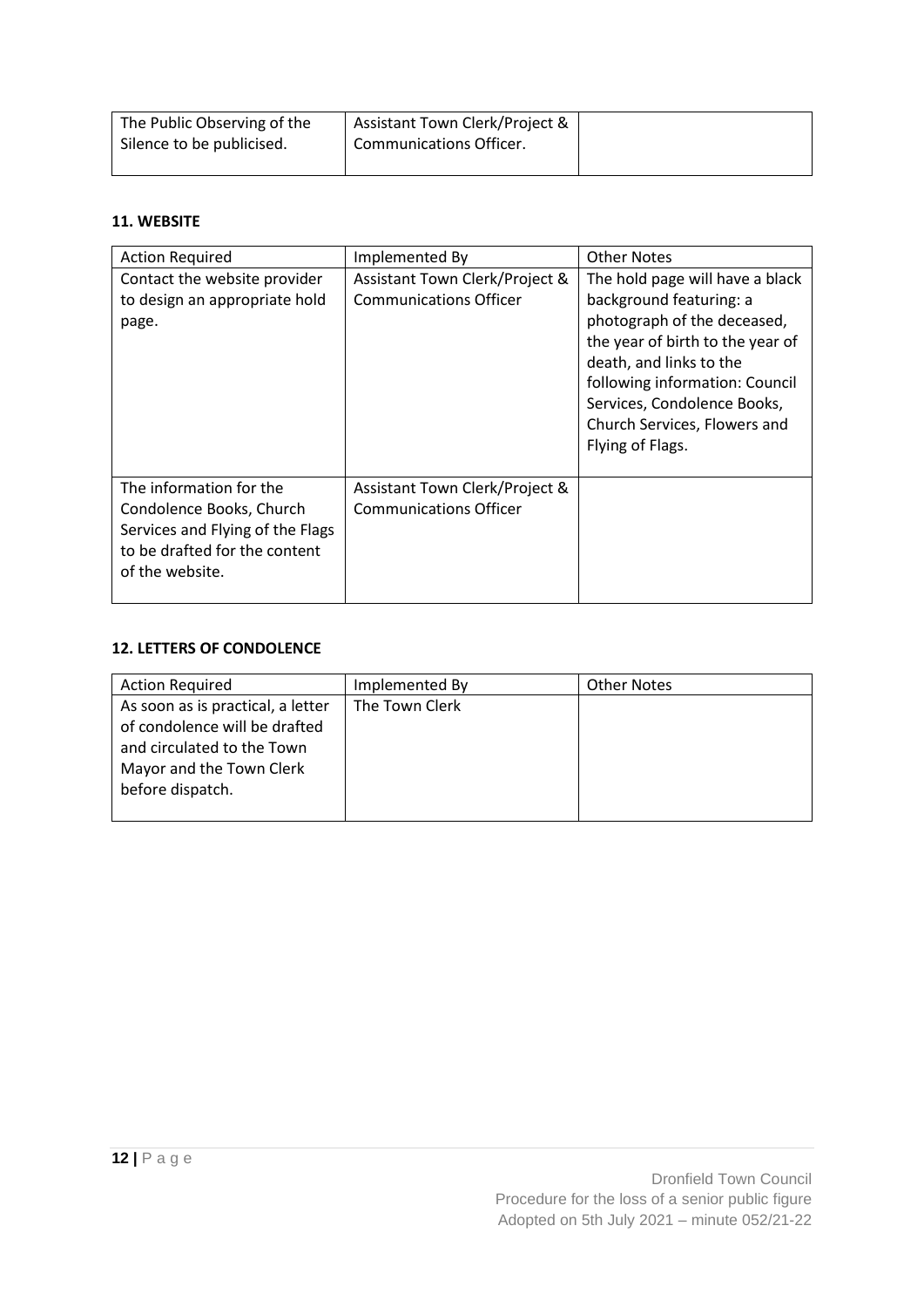#### PROTOCOL FOR MARKING THE DEATH OF A SENIOR NATIONAL FIGURE

This protocol sets out the action to be taken in the event of the death of:

- The Queen
- The Prince of Wales
- The Duchess of Cornwall
- The Duke of Cambridge
- The Duchess of Cambridge
- Prince George
- Princess Charlotte
- Prince Louis
- The Duke of Sussex
- The Duchess of Sussex
- The Duke of York
- The Earl of Wessex
- The Princess Royal
- The Countess of Wessex
- The Duke of Gloucester
- The Duchess of Gloucester
- The Duke of Kent
- Prince Michael of Kent
- Princess Michael of Kent
- Princess Alexandra
- The Prime Minister
- Any former Prime Minister, such as Sir John Major
- The Members of Parliament for the constituencies
- A serving Mayor or Leader of the Council
- A serving member of the Council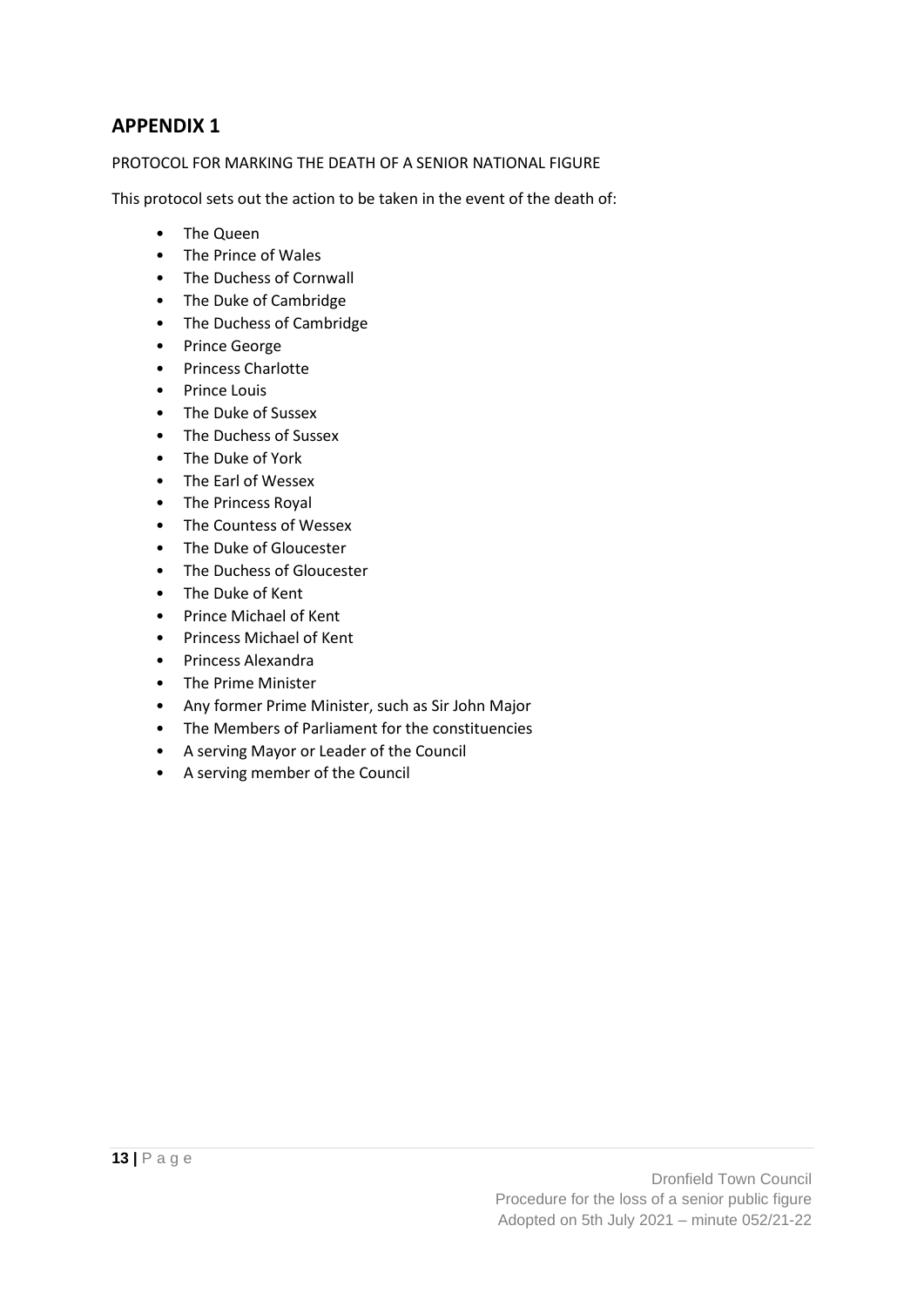### **FLYING FLAGS AT HALF-MAST**

Authoritative information on flag flying can be found on the website of the Department for Culture, Media and Sport[. Union Flag flying guidance for UK Government Buildings -](https://www.gov.uk/guidance/designated-days-for-union-flag-flying) GOV.UK (www.gov.uk)

Information is also carried on the website of the Flag Institute (www.flaginstitute.org). but bear in mind that the Institute is not an official body and whilst its guidance can assist it does not carry the same weight as information from the Government.

Half-mast means the flag is flown two-thirds of the way up the flagpole, with at least the height of the flag between the top of the flag and the top of the flagpole. Flags cannot be flown at half-mast on poles that are more than 45° from the vertical, but a mourning cravat can be used instead (see the Flag Institute's website for further details).

When a flag is to be flown at half-mast, it should first be raised all the way to the top of the mast, allowed to remain there for a second and then be lowered to the half-mast position. When it is being lowered from half-mast, it should again be raised to the top of the mast for a second before being fully lowered.

When a British national flag is at half-mast, other flags on the same stand of poles should also be at half-mast or should not be flown at all. Flags of foreign nations should not be flown, unless their country is also observing mourning.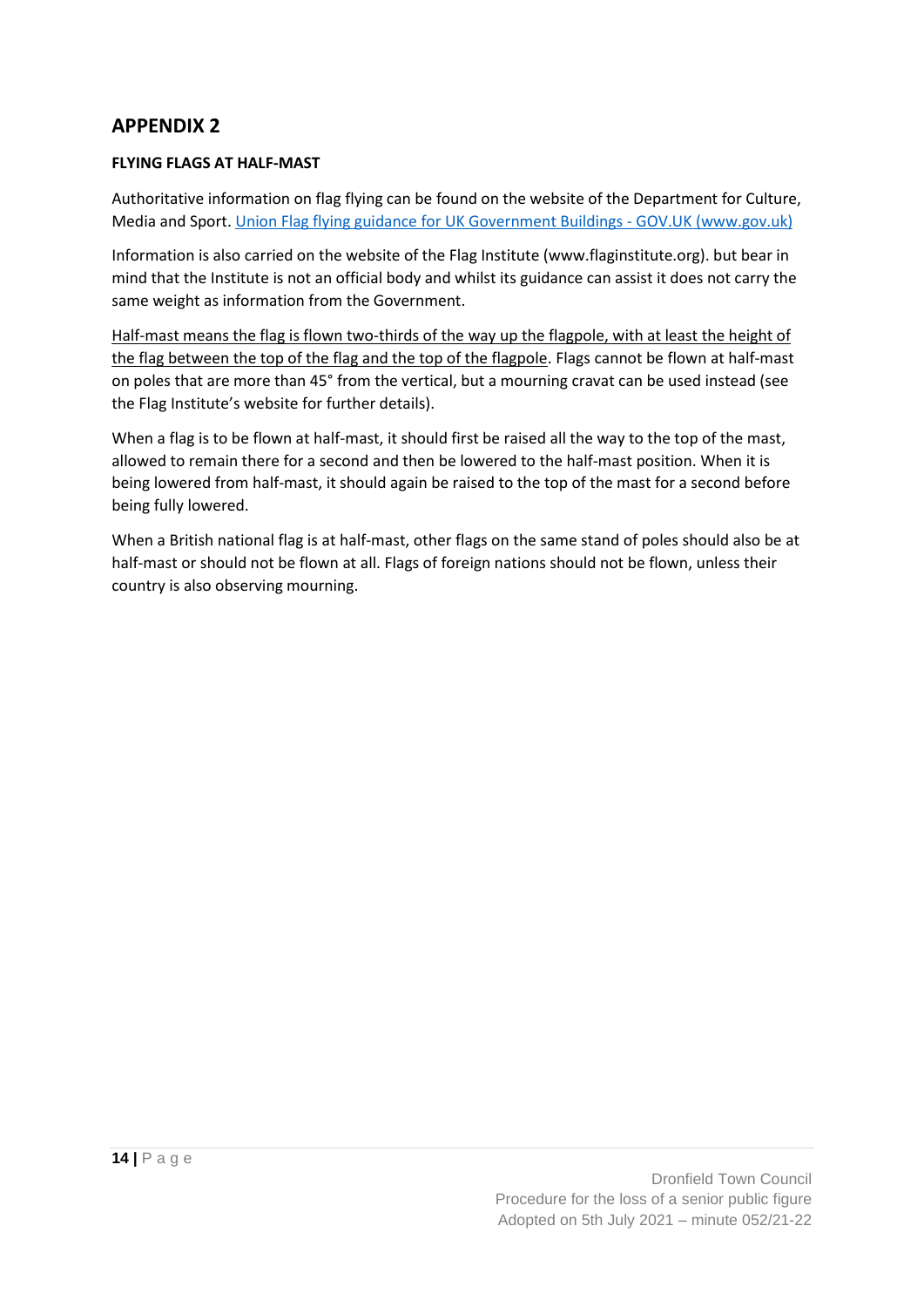#### TOWN MAYOR'S STATEMENT

A statement will be issued by the Town Mayor on the announcement of the death of a senior national figure or other prominent figure.

The statement should begin with a suitable expression of the sadness of Dronfield Town Council on hearing the announcement.

It might go on to state that flags will be flown at half-mast.

If it is an occasion when Books of Condolence will be opened, then reference could be made to that.

When a decision has been taken on the Town Mayor's programme of events and engagements it might be stated that events are being cancelled as a mark of respect or that they will begin with a period of silence.

#### Draft Statement:

*It is with the greatest sorrow that Dronfield Town Council join the nation in mourning the passing of Xxxxxxx, Xxxxxxxxxxxxxx. We remember with affection and gratitude the lifetime of service given by Xxxxxxxxxxxx.*

*Flags will be flown at half-mast at the Peel Centre and a Book of Condolence will be opened at the Civic Hall.*

*As a mark of respect a two minute silence will be held in the Manor Gardens on a date and time to be announced.*

*Council events will be postponed and rescheduled during this period of national mourning.*

*The Councillors, Clerk and officers of Dronfield Town Council are deeply saddened at the news of the death of Xxx Xxxxxxx and our thoughts are with the Royal Family at this difficult time.*

*Cllr Richard Welton, Town Mayor*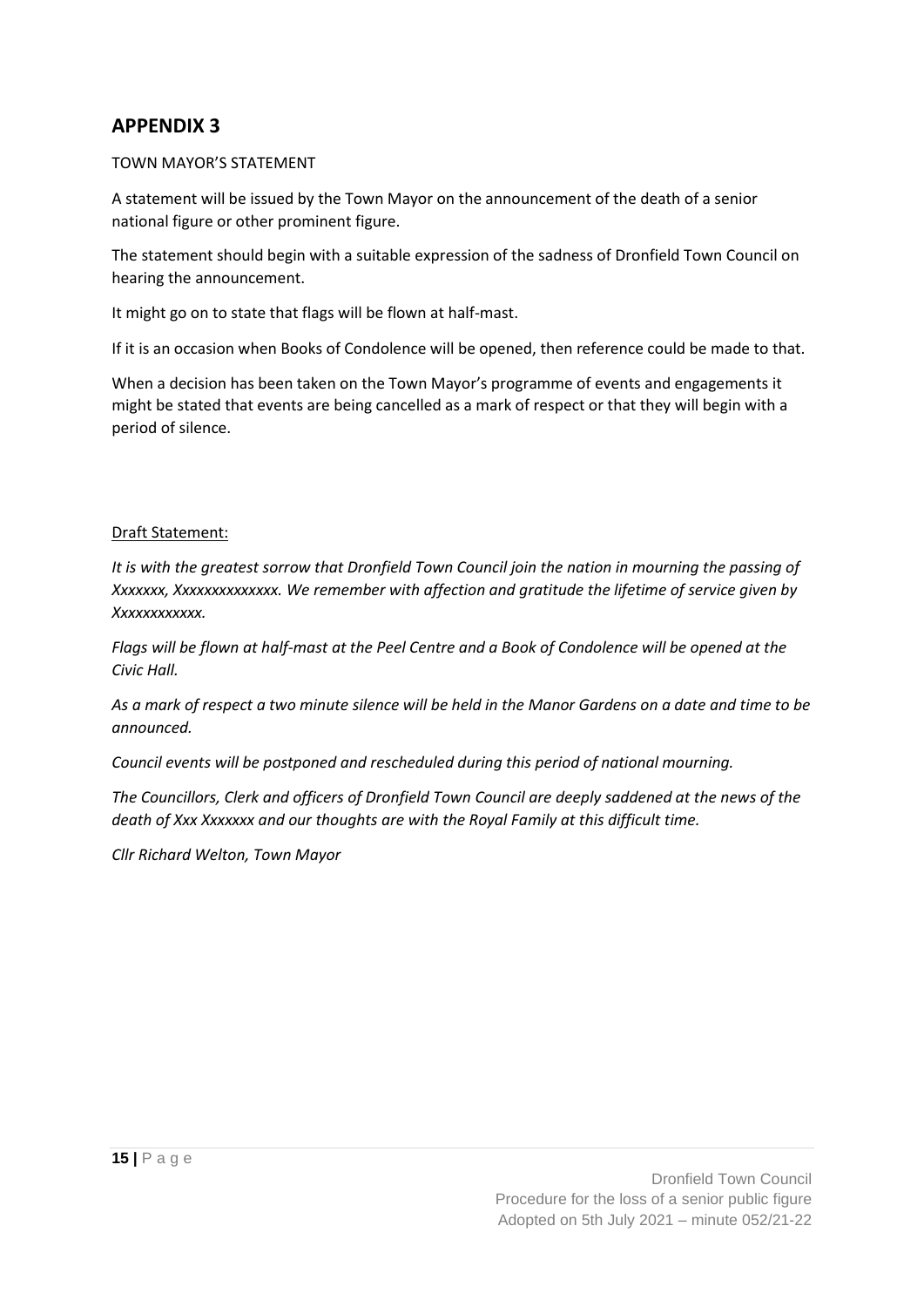Those who might be invited to be present: at the Reading of the Proclamation on the accession of a new Sovereign and at the Public Observance of a two-minute silence.

- The Town Mayor and all Members of the Council
- North East Derbyshire District Council Chairman & Executive Leader
- Freemen of the Town
- Senior Council Officers
- Deputy Lieutenants
- Former Mayors
- Mayor's Chaplain
- Police Commissioner & Chief Constable
- Derbyshire Fire and Rescue
- East Midlands Ambulance Service
- Local Civic Guests
- Schools
- Church Leaders
- Care Homes
- Other Community Groups

The High Sheriff will have read the proclamation at County level but that does not prevent a Town Council from also inviting the High Sheriff to be present at a subsequent reading and that may be especially appropriate if the High Sheriff is a resident of the District or Town.